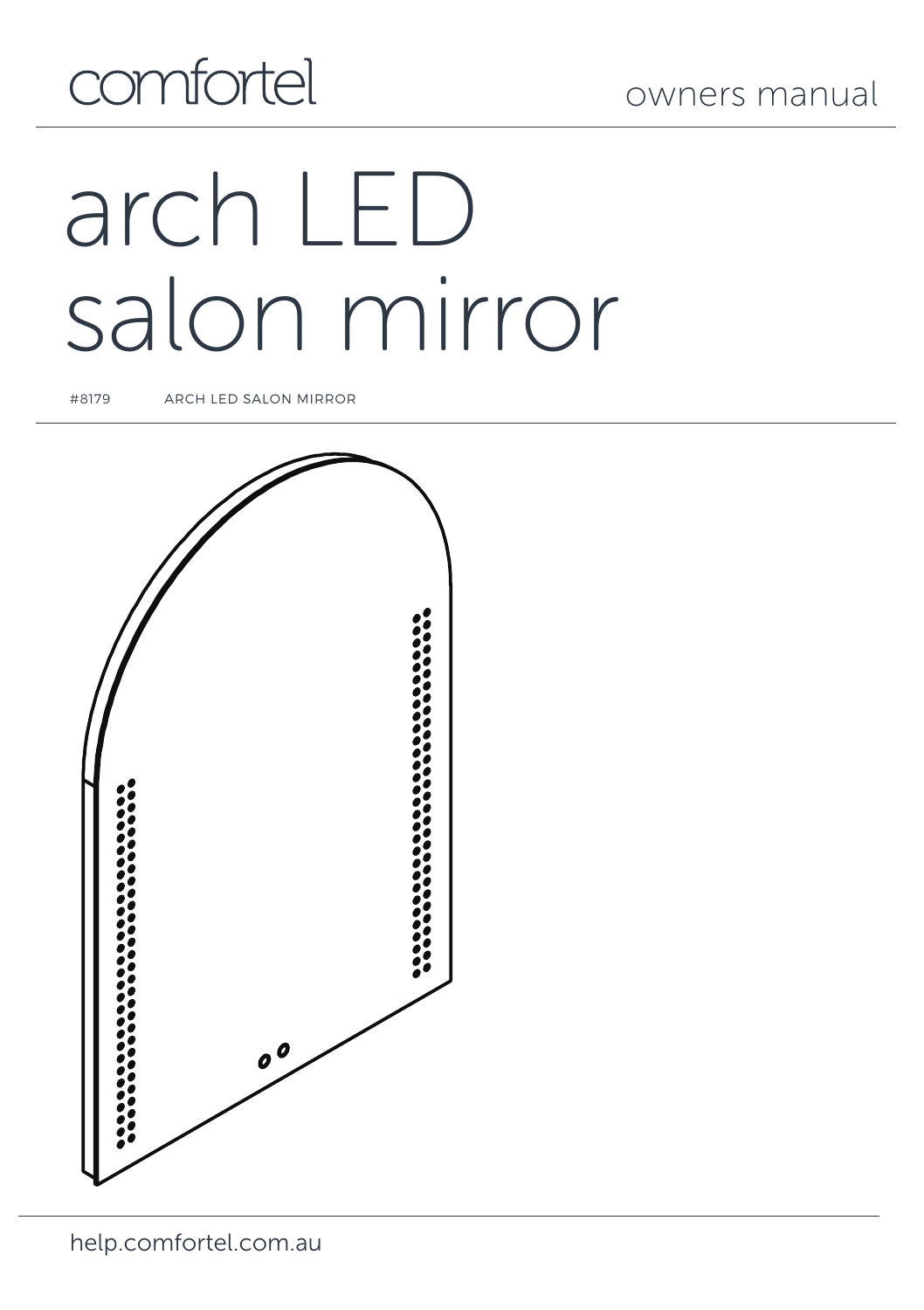#### IMPORTANT PLEASE READ THESE SAFETY INSTRUCTIONS

#### GENERAL SAFETY

- 1. Read carefully and keep these instructions in a safe place.
- 2. Use this product only for its intended function and do not use attachments not recommended by the manufacturer.
- 3. Do not use outdoors.



## IMPORTANT

WALL FIXINGS NOT SUPPLIED. PLEASE REFER TO MIRROR WEIGHT WHEN INSTALLING TO DETERMINE BEST PRACTICE MOUNTING. WALL STUDS AND NOGGINS ARE NOT REQUIRED WHEN INSTALLING MIRRORS

PLEASE USE CORRECT FIXTURES FOR MOUNTING BASED ON WALL TYPE. NO RESPONSIBILITY IS ACCEPTED FOR ANY DAMAGE OR INJURY CAUSED BY INCORRECT MOUNTING.

#### ELECTRICAL APPLIANCES

- 1. All GPO's must be installed by a qualified Electrician in accordance with local electrical standards.
- 2. DO NOT allow children to operate this product.
- 3. Turn the power off when not in use or when cleaning.
- 5. Do not let the power cord get damaged in any way.
- 6. Keep the power cord away from heat sources.
- 7. Do not use an extension cord unless the cord complies with local electrical safety standards.
- 8. Periodically inspect the power cord for signs of damage.
- 1. 9. Do not operate any electrical item with a damaged power cord.

### GET STARTED

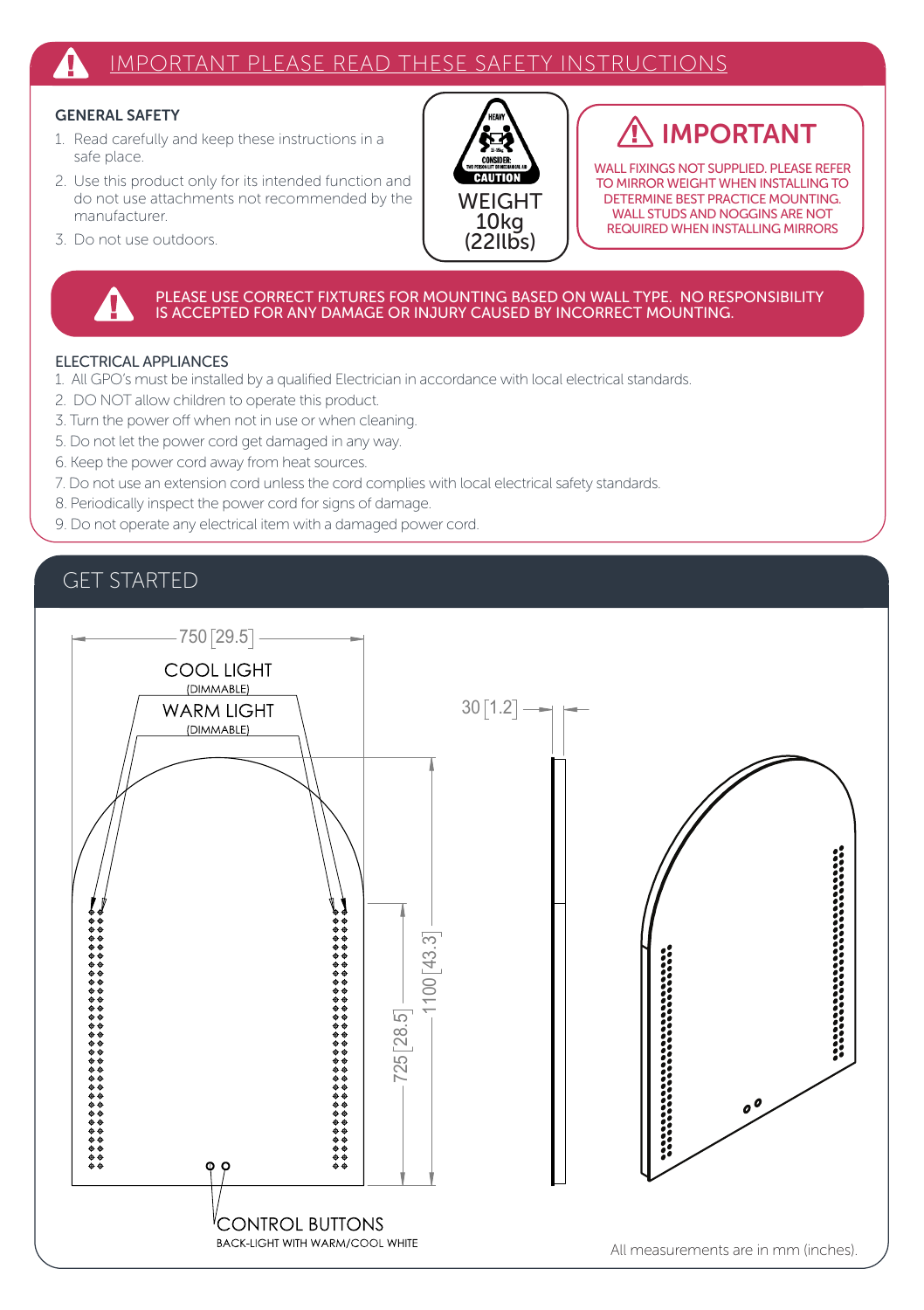#### INSTALLATION: RECOMMENDED WALL MOUNTING



#### BEFORE INSTALLING YOU SHOULD CONSIDER THE FOLLOWING:

All measurements are in MM (Inches.)

so it is 800mm - 850mm (31.5" - 33") from the floor. This is the recommended bench height. Install mirror above<br>bench to desired height according to the bench and bench height. Allow for the necessary room around the unit for free movement. If applicable, when installing a bench, position it bench to desired height according to the bench and bench height.

> ALL DIMENSIONS GIVEN IN mm [IN] PLEASE USE CORRECT FIXTURES FOR MOUNTING BASED ON WALL TYPE. NO RESPONSIBILITY IS ACCEPTED FOR ANY DAMAGE OR INJURY CAUSED BY INCORRECT MOUNTING.  $\frac{1}{\sqrt{2}}$